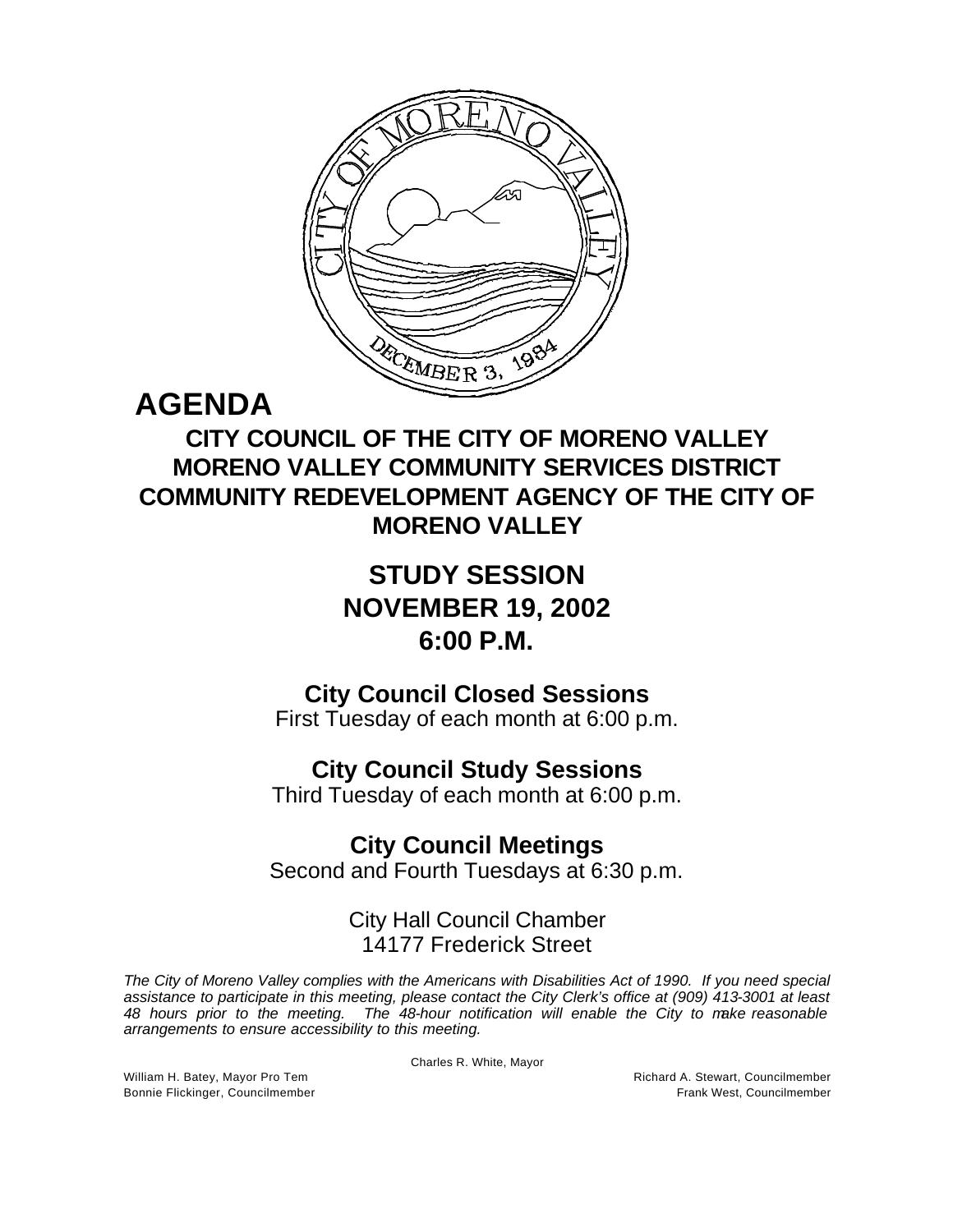#### **AGENDA MORENO VALLEY CITY COUNCIL MORENO VALLEY COMMUNITY SERVICES DISTRICT COMMUNITY REDEVELOPMENT AGENCY OF THE CITY OF MORENO VALLEY STUDY SESSION - 6:00 P.M. NOVEMBER 19, 2002**

- **CALL TO ORDER**
- **PLEDGE OF ALLEGIANCE**
- **INVOCATION**
- **ROLL CALL**
- **INTRODUCTIONS**
- **PUBLIC COMMENTS ON MATTERS EITHER ON THE AGENDA OR ANY SUBJECT NOT ON THE AGENDA UNDER THE JURISDICTION OF THE CITY COUNCIL**

There is a three-minute time limit per person. Please complete and submit a GREEN speaker slip to the City Clerk. All remarks and questions shall be addressed to the presiding officer or to the City Council and not to any individual Council member, staff member or other person.

- 1. Summary of Business Opportunity & Utility Services Agreement for March Joint Powers Authority (Guillis/10 Min.)
- 2. Discussion on Confirming Letter of Credit with California State Teacher's Retirement System (1997 Variable Rate Demand Refinancing Certificates of Participation, City Hall Project) **(**Chapman /10 Min.**)**
- 3. Transportation Uniform Mitigation Fee TUMF **(**Pulliam/20 Min.**)**
- 4. Enhancement Alternatives to Unimproved Citywide Reverse Parkways **(**Pulliam/10 Min.**)**
- 5. AB2292 (Dutra) A Recently Enacted Statute Limiting the Ability to Reduce Residential Density for any Parcel (Guillis/5 Min.)
- 6. Commercial Truck Parking on Public Roadway (Pulliam/15 Min.)
- 7. Solutions to Improve Traffic Conditions in front of Rancho Verde High School on Lasselle Street (Pulliam/10 Min**.**)
- 8. City Council Requests and Communications

(Times shown are only estimates for staff presentation. Items may be deferred by Council if time does not permit full review.)

 $\div$  Oral Presentation only – No written material provided